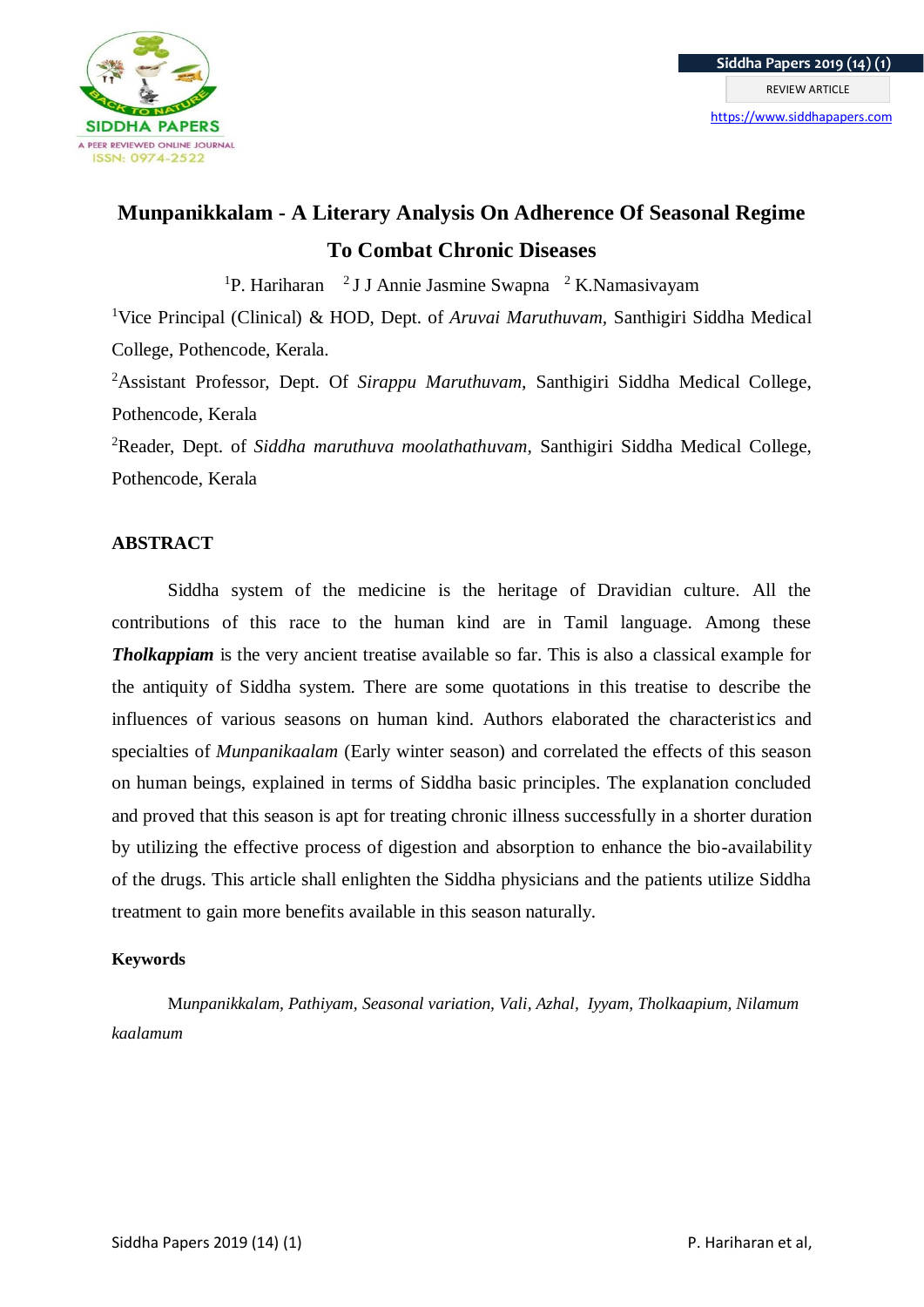#### **AIM**

Elaborate upon the justification of healthy practices during Munpanikaalam as described in *Noi Anuga Vidhi Ozhukkam,* an exclusive branch of Siddha science of preventing ailments and promoting a healthy life.

## **INTRODUCTION**

A current census states that considerable percentage of Indians with moderate income is being brought below poverty line due to modern medical treatment for chronic illness. These hurdles can be easily overcome with the help of Siddha system of medicine, since the diagnostic and treatment methods are simple, cost effective and easy accessible. Siddha system of medicine emphasizes prevention of diseases by providing a way of life to encounter the sufferings rather than confronting them.

According to ancient Tamil literary treatise *Tholkaapium,* the importance of <sup>5</sup>*Nilamum Kaalamum* (Landscapes and seasons) has been explained with great emphasize on dietary regimen and healthy way of life. It elaborates six kind of seasonal variation such as *Kaarkalam* (Early Rainy season), *Koothirkalam* (Late Rainy Season), *Munpanikkalam* (Early Winter season), *Pinpanikalam* (Late Winter Season), *Illavenilkalam* (Early Summer Season) and *Mudhuvenilkalam* (Late Summer Season). The qualities of various seasons, how each season influences the functional vitiations of three humours (Life forces) in the body of human beings and the ways and means to overcome the illness caused by the vitiations of humours are also dealt with. Philosophically the  $3$ three humours are responsible for the functional status of human body. They are <sup>3</sup>*Vali (Generative force), <sup>3</sup>Azhal (Operating force)* and  $3$ *Iyyam (Destructive force)*. When they function in the  $4$ equilibrium of 1:1/2:1/4 respectively is called healthy status. Any vitiation in this equilibrium leads to the onset of a disease.

The article focuses on <sup>1</sup>*Munpanikkalam* (Early Winter season), in which the quality of climatic conditions brings the three humours (Life forces) into <sup>1</sup>normal ratio to facilitate healthy living.

#### **DURATION OF MUNPANIKALAM**

 $1$  The duration of the season is from December 15 to February 15 every year.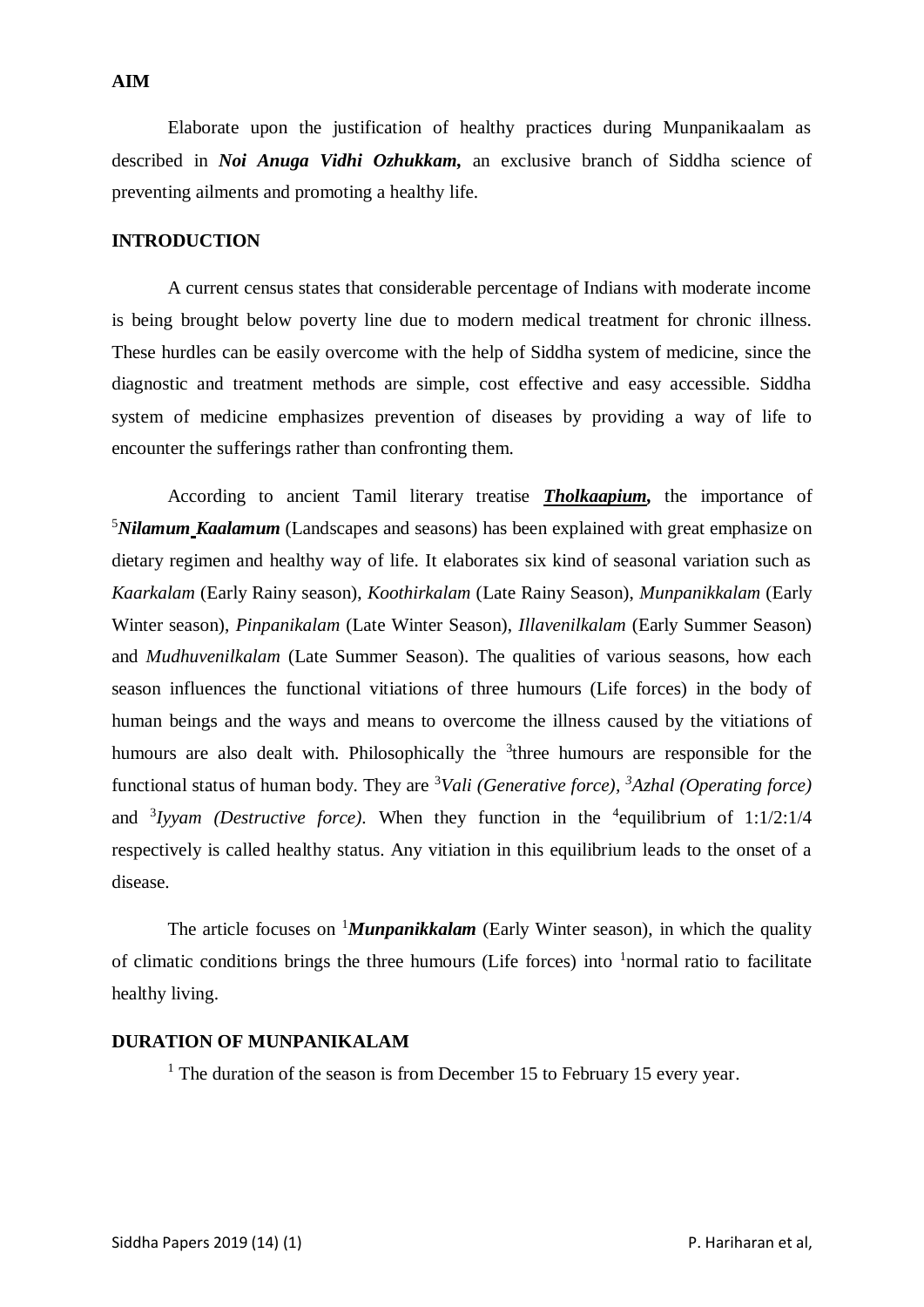# **<sup>1</sup>CHARACTERISTICS OF THIS SEASON**

- 1. The length of the day is short and the length of the night is long.
- 2. The sky is filled with clouds throughout the day and night.
- 3. The sunlight will be less during the day time; therefore the amount of heat will be less.
- 4. Cold breeze from eastern side comes on this period.
- 5. This is the breeding season of Owl (*Anthai*) and Baya weaver (*Thookkanankuruvi*) bird
- 6. This is the flowering season of Mango (*Maa*) and Chamoline (*Sivanthi*) flowers

## **SPECIALITY OF THIS SEASON**

<sup>1</sup>In this ideal duration all the three humours (Life forces) come towards normal ratio naturally. Hence, medical treatment during this season facilitates speedy recovery.

# **<sup>4</sup>PHYSIOLOGICAL STATUS OF THREE HUMOURS**



In observation to the characteristics of the *Munpanikaalam*, we can understand that the temperature on day and night will be less when compared to other seasons. Therefore as a protective mechanism the body heat increases. For this purpose, body has to burn out more calories; which will lead to increase in appetite and scientifically increases in basal metabolic rate leading to healthy functioning of body.

As per Siddha philosophical concepts, <sup>6</sup>*Udal thee* (Digestive fire - Process of digestion and absorption) is maintained on the basis of the function of three components. They are *Samanan* (A component of *Vali*), *Analam* (A component of *Azhal*) and *Klethagam* (A component of *Iyyam*). They should function harmoniously in the equilibrium. The coldness in the external environment causes an increase in the natural protective mechanism of increasing body heat. Thereby burnout of calories increases naturally. It results with the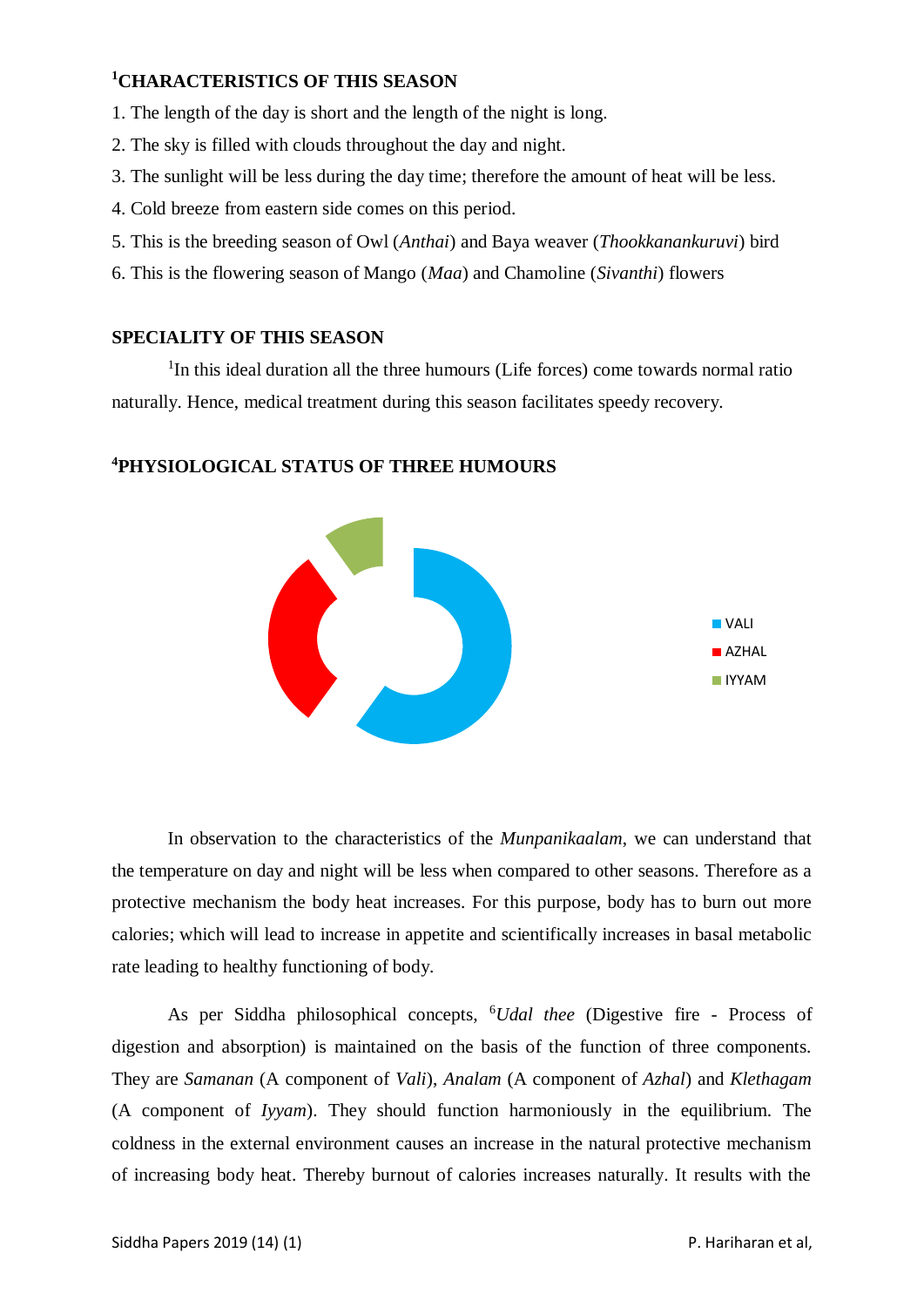natural increase in the equilibrium function of digestive fire. In this mechanism, *Analam* ensures proper Digestion, *Klethagam* ensures absorption of ingested food and *Samanan,* takes up the function of distributing the absorbed nutrient fluid to all parts of the body and ensures proper functioning of *Vali* humour. This mechanism assures the effective functioning of digestion and absorption.

## **SIDDHA BASIC PRINCIPLES**



If the appetite is increased, we can understand that the collective function of *Samanan, Analam and Kiledhagam* is increased or strengthened. *Analam* is the Azhal principle; if it is strengthened the power of digestion will be increased. Therefore more quantity of food or any oily or ghee substance can be digested successfully. If *Kledhagam* is strengthened, successful absorption will be ensured. It leads to the improvement in the quality of blood; it will also increase the improvement in quality of all other  $2$ physical constituents (Udal thathukkal) too. In the same time if *Samanan* is strengthened, it can neutralize all other *vayus (Life forces)*, simultaneously it will ensure the normal functional status of all systems in the body. It means that the blood flow will be regulated to all parts of the body and all the physical constituents will be strengthened. Finally all systems including immune system will be toned up. Functions of all sense organs and higher intellectual functions will be increased. If treatment is provided in this season, due to the effect of strengthened digestion and absorption, ingested medicines in any form can easily be digested, absorbed and assimilated successfully. This will ensure the maximum bioavailability of therapeutic agents, which facilitate early cure of chronic diseases.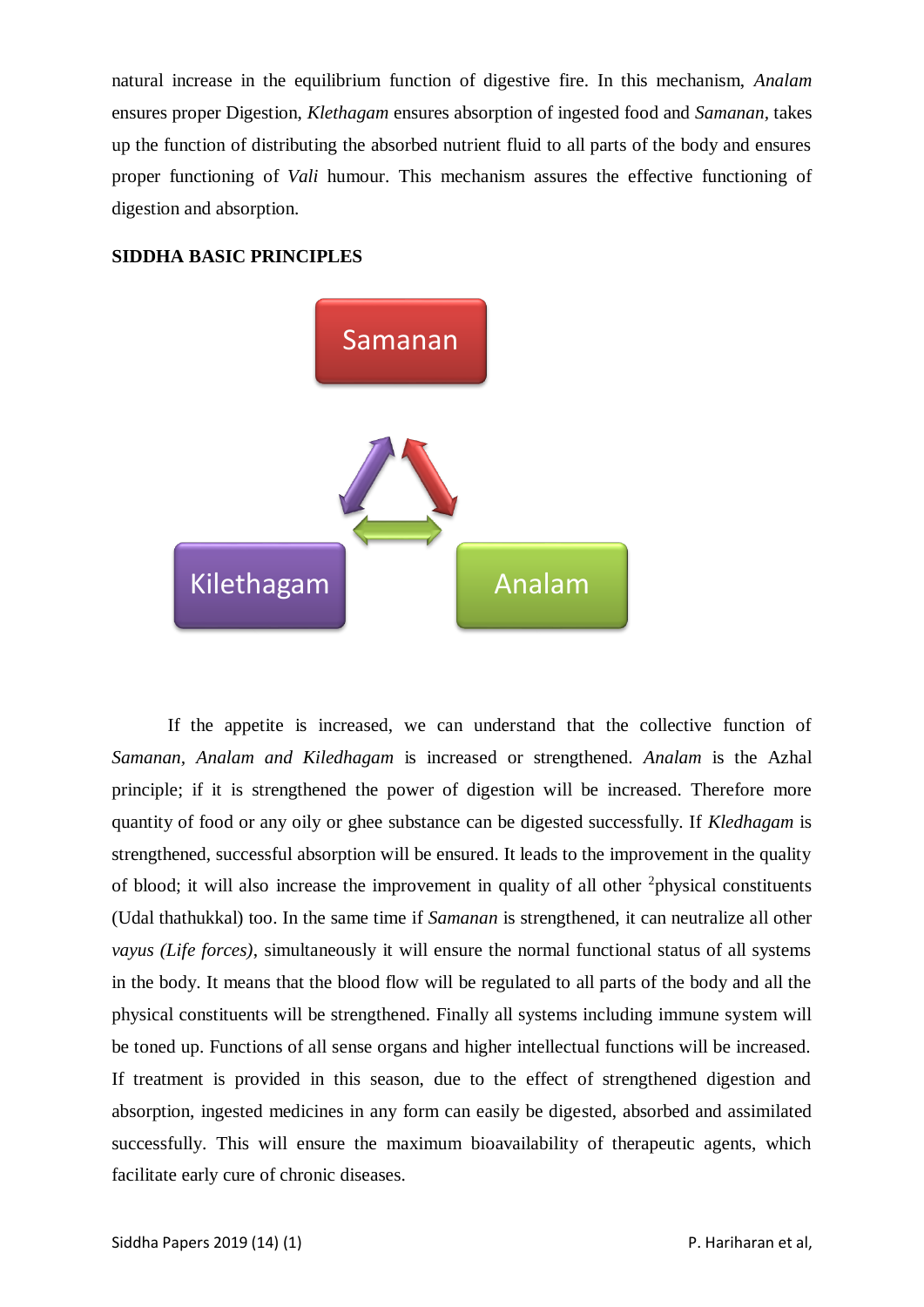If all the three humours (Life forces) are brought into the normal ratio with the judicial administration of medicines and diet in this season, it will tone up all body structures including Joints and Cartilages. The skin complexion can also be improved. Collectively comprehensive health status can be ensured.

## **BENEFITS OF MUNPANIKKALAM**

- 1. Chronic diseases can be successfully treated in this season in a shorter duration since all the three humours comes to<sup>1</sup> normal naturally. The suitable medication will speed up the recovery process.
- 2. Natural tonics prepared with Ghee can be administered effectively in this season. Since the appetite is strengthened, those kinds of drugs can be  $\frac{1}{1}$  digested successfully.
- 3. Obesity can be successfully treated with suitable  $<sup>1</sup>$  diet regulations alone. The patients</sup> need not bear the burden of exercises and medicines. Since the burning out of calories is continuing as a protective mechanism, patients can be advised to consume low glycemic index diet like Millets, Dahl, Cereals, Milk and Green leafy vegetables. The excess fat can be burnt out.
- 4. This is the ideal duration for treating infertility cases too. <sup>1</sup>This is the breeding season of other species of plants and animals too. The functional status of sex hormones gets increased due to the pleasant attitude developing in the environment.